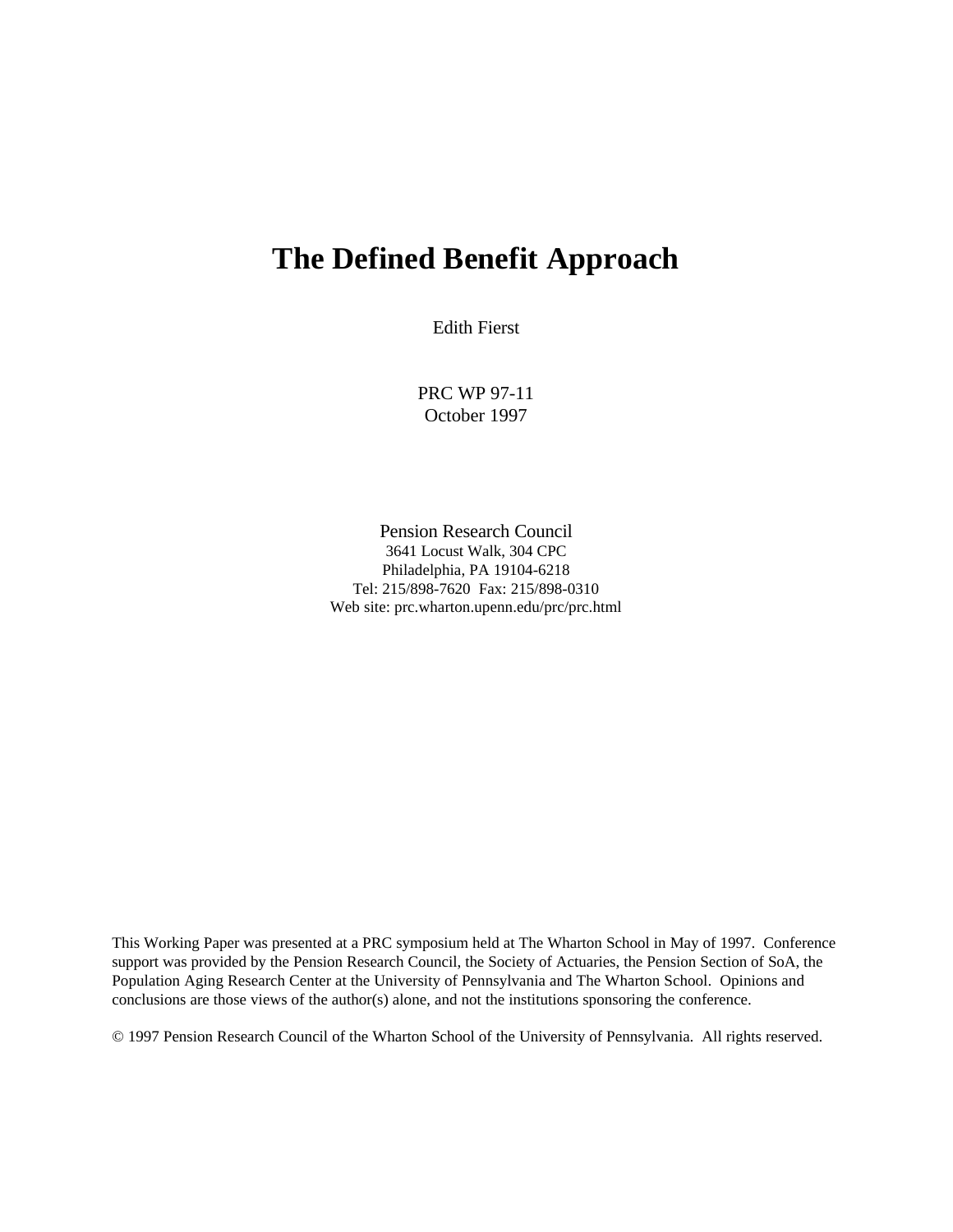Social Security's trustees have announced that over the next 75 years there will be a shortfall of 2.17 percent of payroll. This anticipated shortfall was a primary issue before the Social Security Advisory Council of 1994-5. Other issues included the relative equity/ adequacy

provided for persons at various income levels, in various family situations, and in various age cohorts. The Council was particularly invited to consider certain issues primarily affecting women, such as the increased labor force participation of women, lower marriage rates, increased

likelihood of divorce and the higher poverty rates of aged women.

#### **Fixing the Shortfall**

As a first order of business the Council considered the prospective shortfall. The primary reasons for it are two: People are living longer and, therefore, drawing benefits longer, and the baby boomers' children are not numerous enough to pay for their parents' benefits on a pay-asyou-go basis.

Three solutions to the shortfall were offered by different groups of the Advisory Council, only one of which fully retains its defined benefit nature. That is the proposal of the Maintain Benefits (MB) group, of which I was a member. Our proposal suggested several ways in which to fill the gap without abandoning the underlying principle that united us, namely the belief that Social Security must remain a defined benefit plan, paying promised benefits to retirees as under today's law, with only the very minimum reductions which may be needed to fill the shortfall. Above all, we agreed that the United States Government, through the Social Security trust fund, should continue to provide individuals the financial protection in old age, disability and in cases of where the breadwinner dies early, that has become its role over the last 60 years.

Our group strongly believes that the shortfall is not a good reason to scrap the assured benefits under Social Security in favor of a defined contribution plan. Others who have entered

2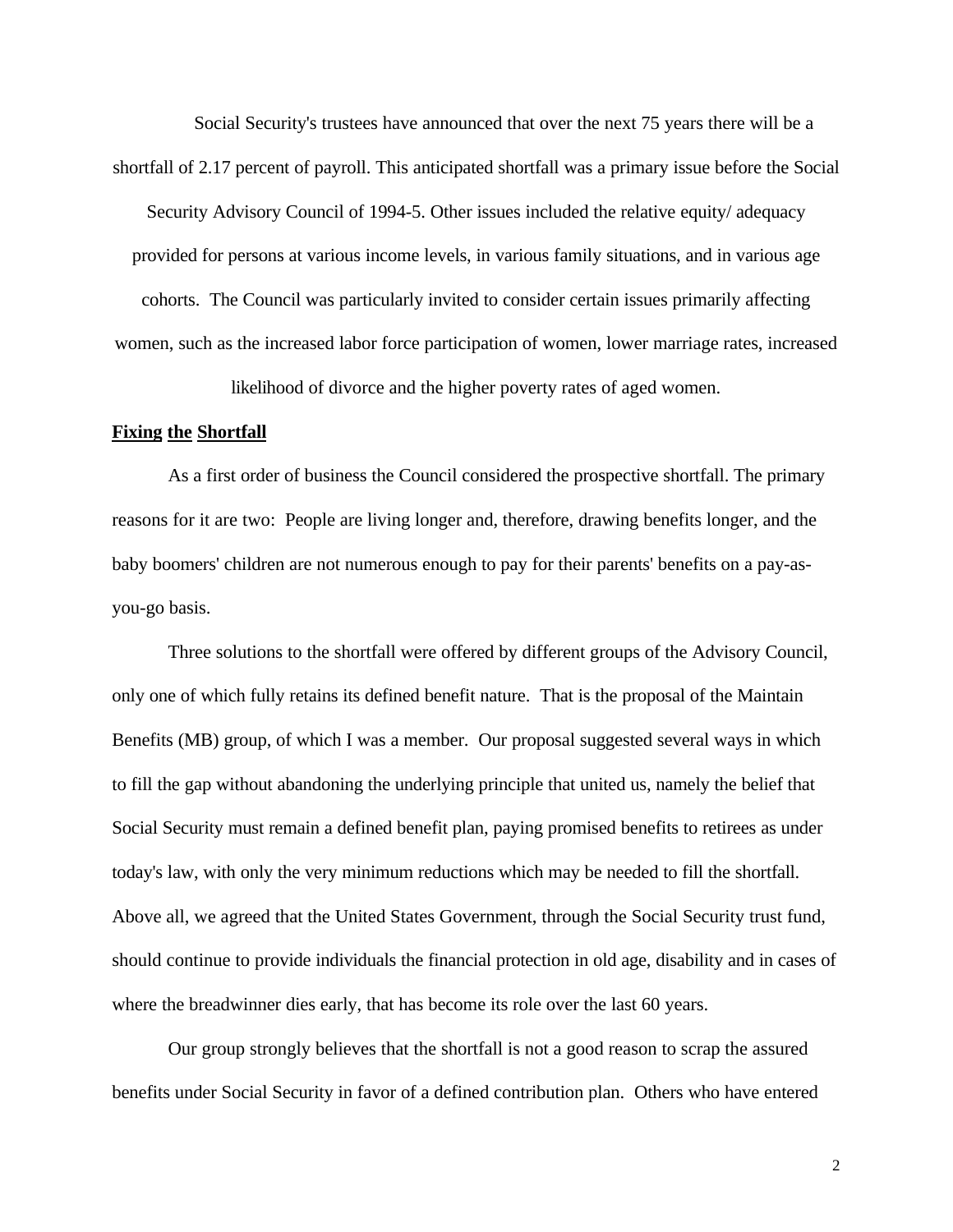the fray, including some who may never have favored the system in the first place, have seized the public relations cover which the shortfall provides to propose radical dismantling of the system, perhaps to satisfy their ideological bents or pocketbook interests.<sup>1</sup>

In fact, so long as the United States Government survives, nothing is more secure than

U.S. government bonds.

As a member of the MB group I concur wholeheartedly with the above outline of

principles. However, when it comes to the specific changes that are needed to save Social

Security as a defined benefit plan, there were some differences of opinion among us. The

following summary of particular steps expresses my views, rather that those of the group as a

whole:

 $\overline{a}$ 

### 1. **Adjust the Consumer Price Index**. Most economists seem persuaded that the

current CPI overstates the amount of the price increases and, therefore, leads to excessive COLA

 $11/$  See, for example, the dicussion by John Cassidy, in "Spooking the Boomers", The New Yorker January 13, 1997, of the views of Pete Peterson, one of the leading advocates of changing Social Security radically to a system with greatly reduced and meanstested benefits. When asked whether he hadn't exaggerated the financial problems of Social Security, he replied by citing figures that include the debts of Medicare as though they were part of the future problems of Social Security. Medicare is in serious trouble and will be out of money by 2001, but this has nothing to do with Social Security. But Mr. Peterson didn't explain this clearly. Instead he argued that the trustees were wrong in stating the Social Security shortfall as only 2.2 percent, citing a memo from two researchers for the Concord Coalition who suggested the trustee's estimate of the shortfall be treated as a "myth," and that Mr. Peterson should "make fun of the whole trust fund concept". Peterson alleges, wrongly, that the trust fund provides no security, because United States bonds, in which the trust fund surplus is now invested, are virtually worthless.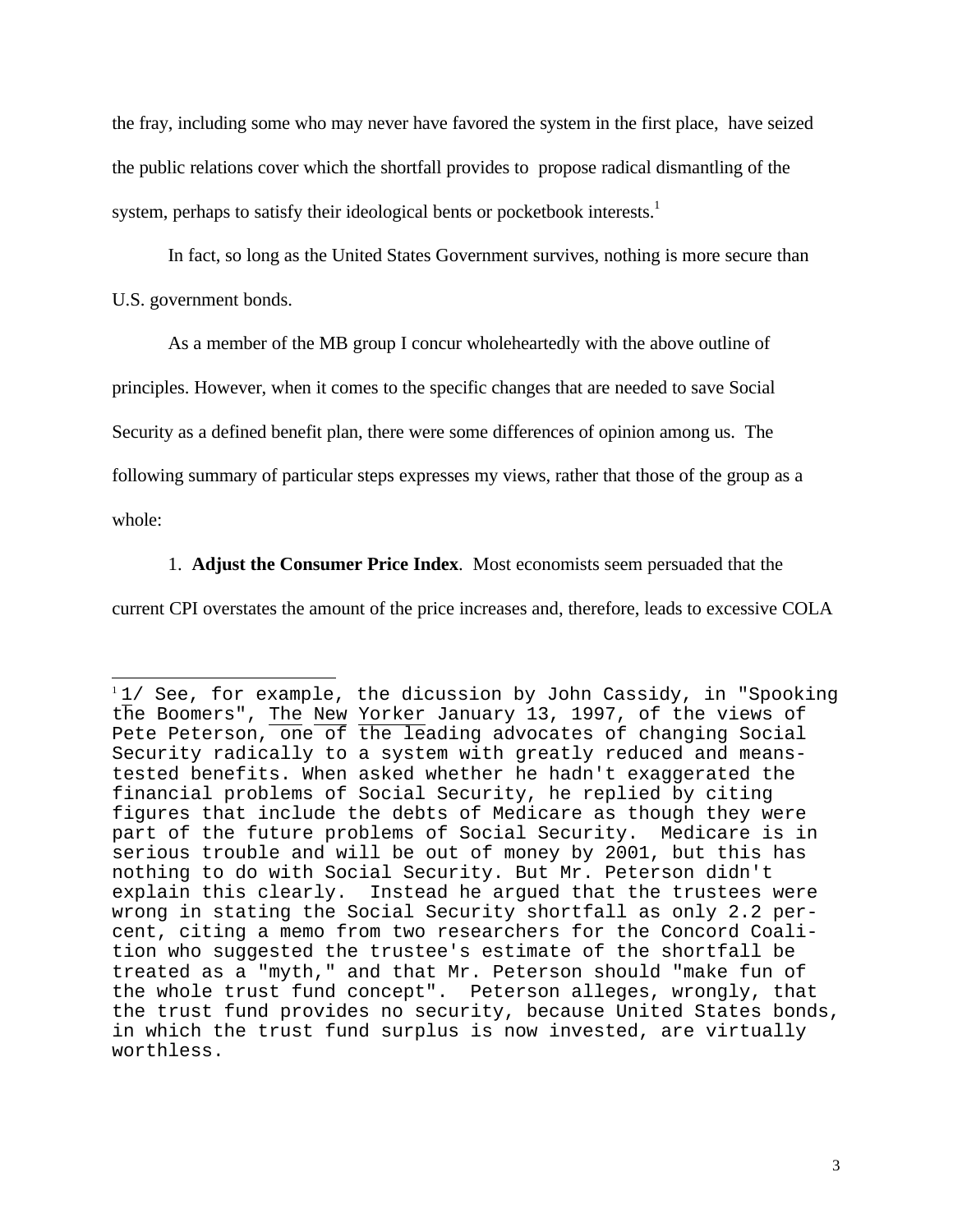increases. This should, and undoubtedly will, be corrected. Doing so has the advantage that it would spread some of the pain of paying for the shortfall to retirees.

A major question remains whether the correction should be enacted legislatively or designed by the Bureau of Labor Statistics. Like all other members of the Advisory Council, I would prefer a technical solution by BLS, but that may take years. In the meantime, unlike most other members, I would accept a temporary political fix of perhaps 0.5 percent. This would save .74 percent of payroll, more than a quarter of the shortfall. Any reduction would be corrected up or down when BLS comes up with its technical solution.

2. **Bring new hires by State and local government employees under mandatory coverage**. Mandatory coverage of State and local employees was part of all the plans, although some Labor representatives have expressed individual doubts since many union members covered by alternative State or local plans are happy with what they now have. Bringing all of them mandatorily under Social Security coverage would save 0.22 percent of payroll, in part because the payroll tax would be paid up front, while the additional benefits would come due later on. Further, many State and local employees are now covered by Social Security through other employment; because Social Security's progressive formula tilts in favor of those with low covered earnings, the extra benefits the newly covered workers would ultimately receive would not require expenditure of all the revenue their mandated coverage would generate.<sup>2</sup>

3. **Bring the taxation of Social Security benefits in line with the taxation of other forms of pensions.** All members of the Advisory Council support the proposals to tax Social Security's defined benefits as other defined benefit pension plans are taxed and continuing to

 $\overline{a}$ 

 $2$  The "windfall offset" which reduces the progressive tilt of Social Security for those with short covered careers combined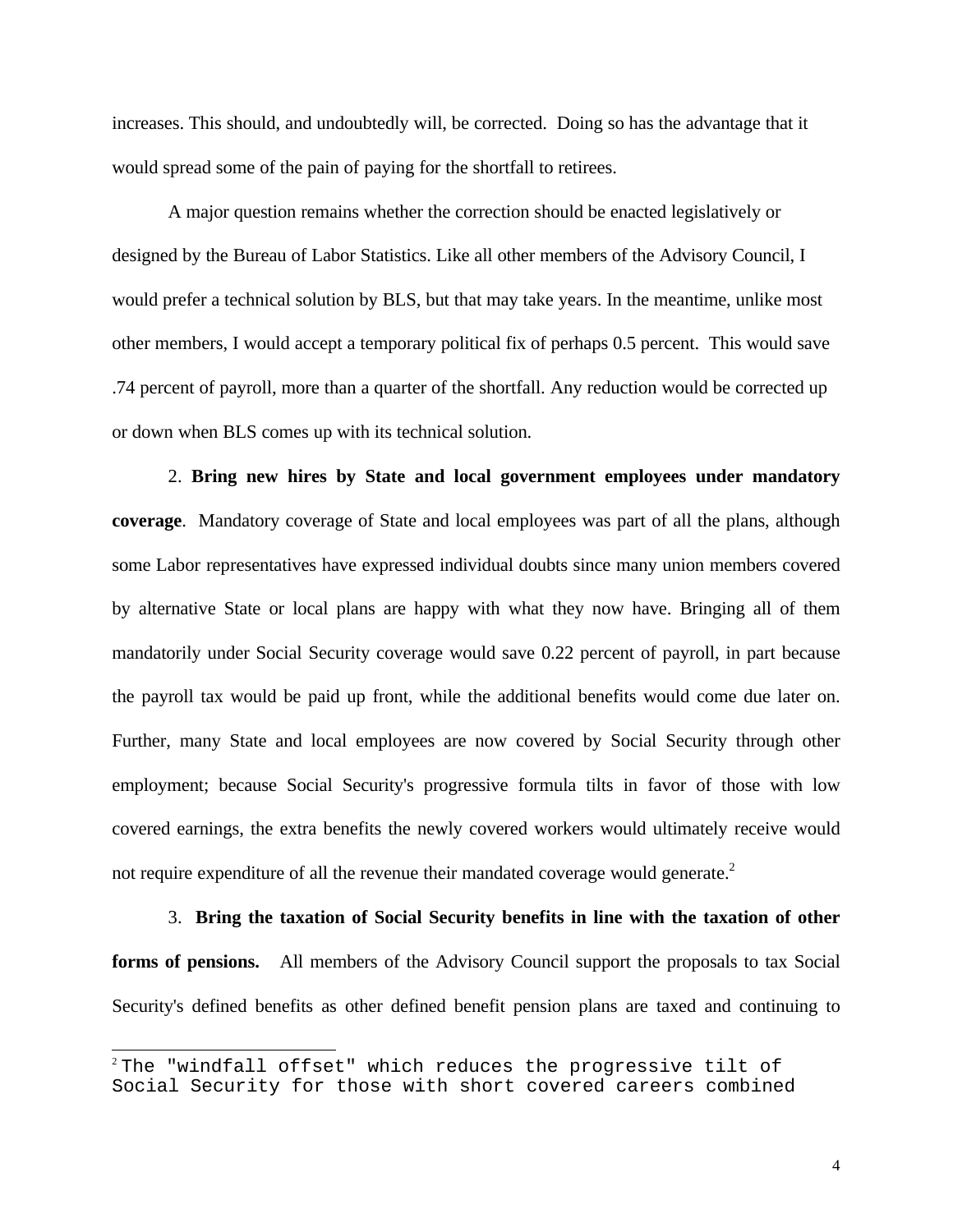dedicate these tax receipts to Social Security. (Those who favor an individual account or personal savings account approach would make benefits under the defined contribution portion of their plans tax-free.)

Specifically, making Social Security taxable in the same way as other defined benefit pension plans would require (1) eliminating the current exemption of 15 percent of benefits from the income tax and substituting a tax on all benefits except money previously taxed when paid as contributions, and (2) ending the tax threshold which now exempts benefits of a single retiree with an income of less than \$25,000 and those of a married couple with an income of less than \$32,000. In all our opinions, there is no reason why retirees should receive more generous tax treatment than younger persons in the same income bracket. The living expenses of the young may include such major costs as buying a home or educating children and they have an equitable claim to equal tax treatment. Those with really low incomes are not taxed in any case since the income tax's progressive formula exempts them.

This change in tax policy would save .31 percent of payroll.

4. **Increasing the computation period.** I do not concur with the proposal of the majority of the Maintain Benefits group to increase the computation period from 35 to 38 years because doing so would have a disparate negative effect on women who spend a few years out of the labor force raising their children.

The difference in employment patterns of men and women are clear from figures provided by the Social Security actuaries. They show that 66.8 percent of male workers who retired in 1995 had 35 years of covered employment and 53.1 percent had 38 years. The comparative figures for women are 24.1 percent with 35 years and 15.4 percent with 38 years.

with employment under other non-covered systems minimizes the

 $\overline{a}$ 

5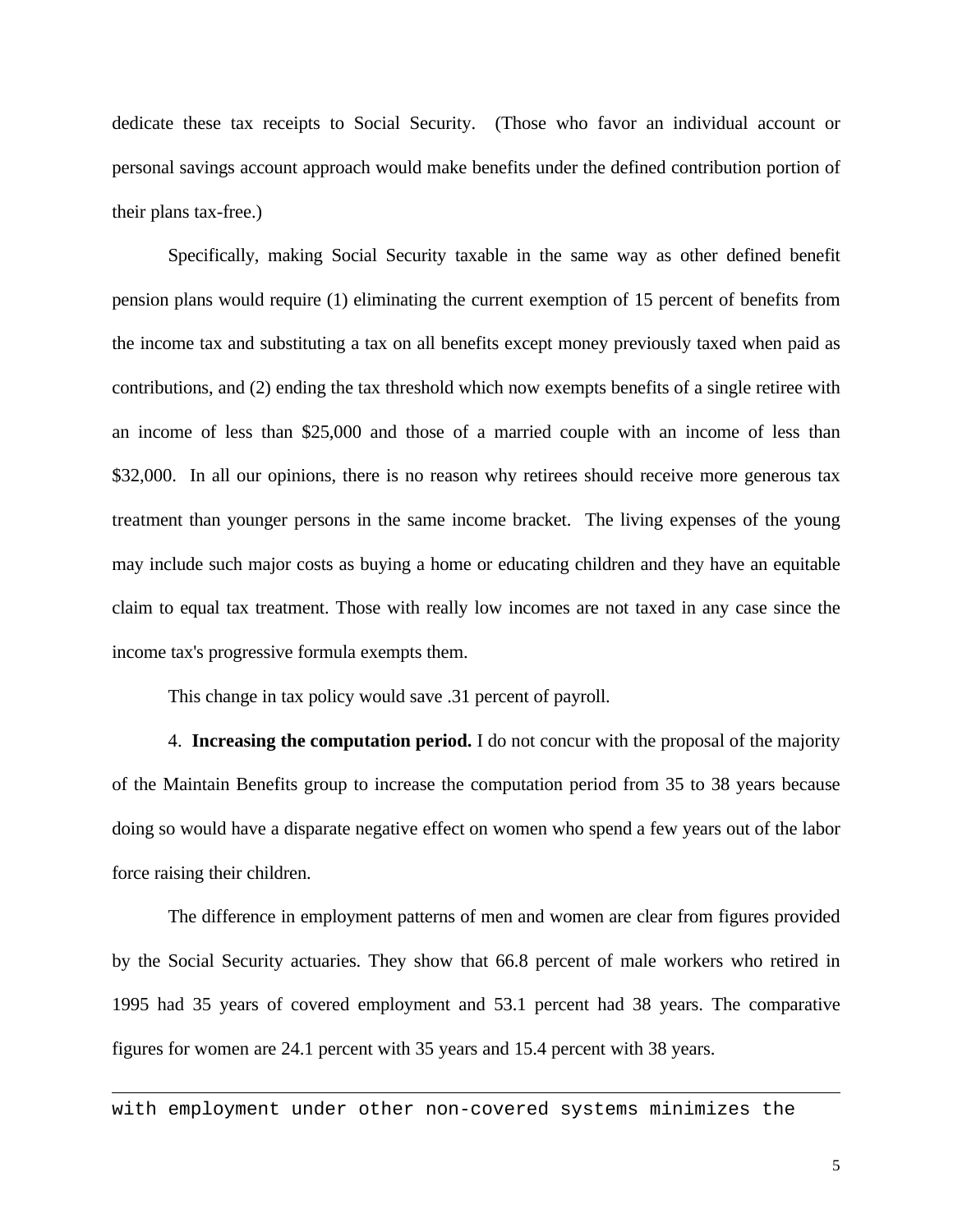In 2029, the actuaries project that under current law there will be a very slight increase in the working years of retiring men (69.9 percent with 35 years of employment and 56.6 percent with 38 years) and much bigger increases for women (51.1 percent with 35 years of employment and 32.8 percent with 38 years).

In view of the above figures, it is no surprise that the actuaries estimate that if the computation period were to be increased by three years, women would lose more of their benefits than would men. Of those retiring in 1999, women would lose an average of three percent of their benefit compared to two percent that would be lost by men. Among those retiring in 2020, women would lose an average of 3.9 percent compared to 3 percent for men. In general women would lose 1 percent more of their benefits than would men, but some women might lose as much as 6 percent of their benefits.

The projected increase in women's working years between 1995 and 2029 is part of the continuing increase in labor force participation by women. Even so, as the figures make clear, women are expected to continue to work many fewer years than men.

The basis for the above projections is what people do and are likely to do under present law. If the computation period were increased, more workers, both men and women, might work longer periods, thus lessening the decrease in benefits they would incur. But I believe it would be unfortunate if pressure were placed on women to work extra years lest they lose retirement benefits. Young mothers should not be discouraged from choosing to stay home for child care by fear of poverty in old age. Like many other Americans, I believe the option of child care provided by the mother, especially in early childhood years, is one that families should not be penalized for choosing.

progressive tilt for many state and local employees.

 $\overline{a}$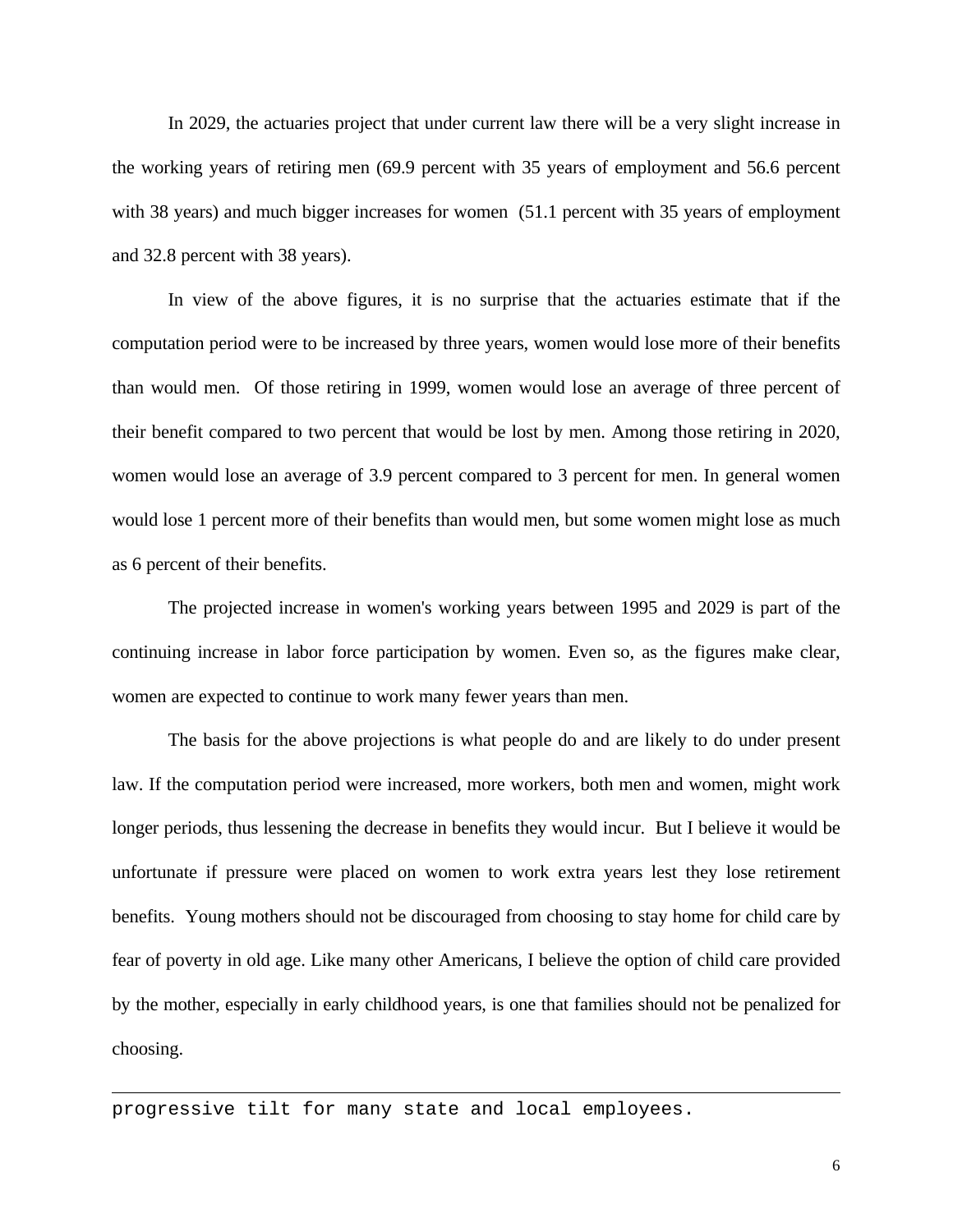5. **Raising the normal retirement age.** The Maintain Benefits Group did not advocate raising the normal retirement age beyond the increase to age 67 enacted earlier, which will become effective in increments just after the turn of the century. The two groups favoring a shift to defined contribution plans do advocate raising it further, and in this instance, I agree with them. I believe the NRA should be raised one year, to age 68, also incrementally, and thereafter indexed to life expectancy.

My reason is that, as mentioned above, the longer and growing period of life after age 65 is a major reason for the pending shortfall. Even after the NRA rises to age 67, most individuals will still have several more years in retirement than earlier generations. If in 1935, the retirement age had been indexed to life expectancy, today the NRA would be 73. After raising the NRA, workers would still get benefits for more years than did earlier generations.

Nevertheless, it is of great concern that raising normal retirement age would be particularly hard on persons who have been employed doing physical labor. They may no longer be able to do that work in their 60's. They and other persons who are unemployed at that age will have to find alternative employment, and this may be hard. I wish I had a better solution, or knew how to help this group.

One idea I reluctantly had to abandon was to allow retirement by those who started work young, for example without college, after they completed the same number of years of work as their contemporaries who went to college and graduate school and therefore started work much later. In the ordinary case, non-college educated workers will have begun work at age 18, while their contemporaries who were still in school may not have begun until 22, or if they obtained graduate degrees, even later.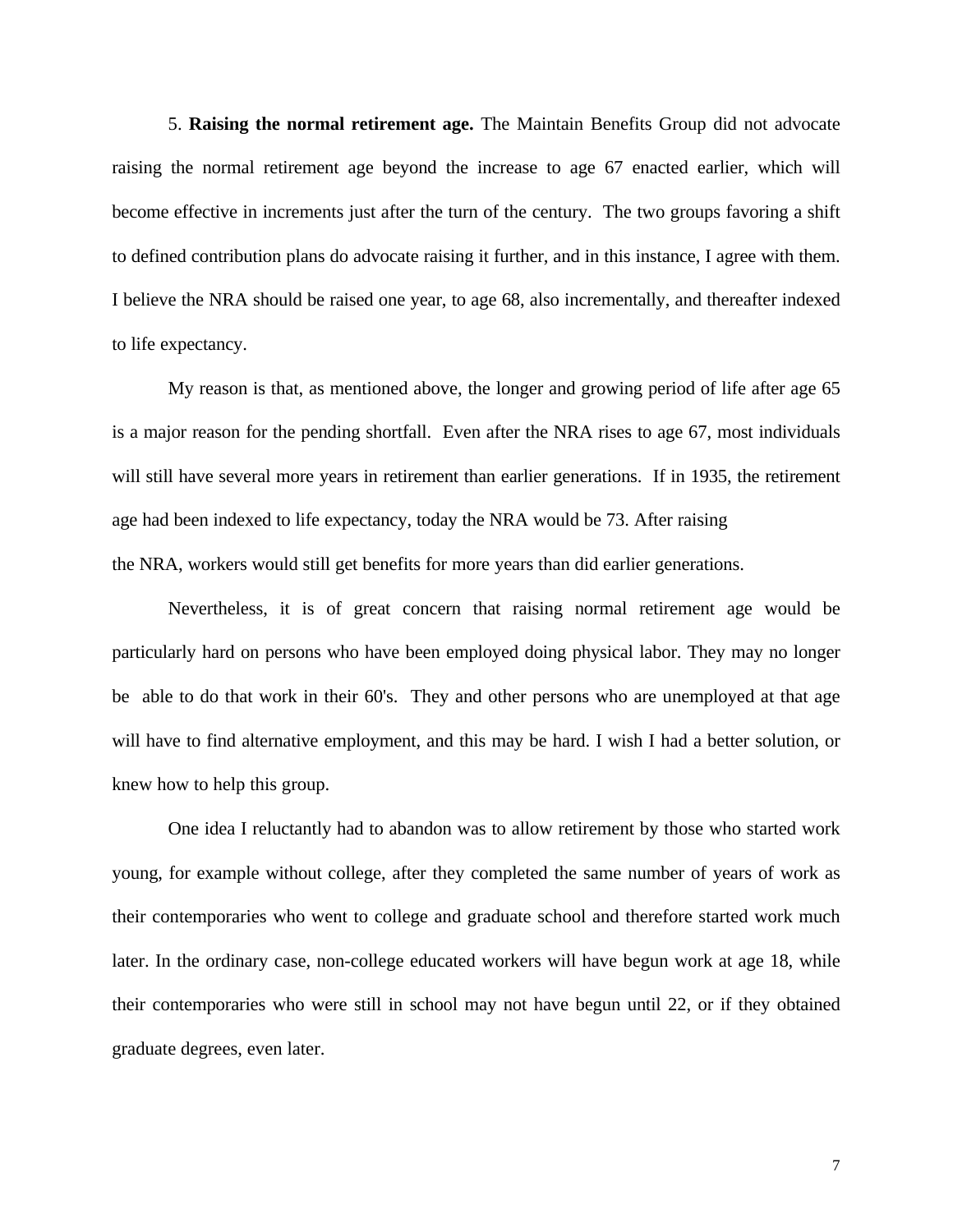The problem in trying to use this difference in work history as a basis for allowing differing retirement ages is that Social Security does not record the working hours of covered employees, but only their earnings. Thus, it is not possible to determine from the records whether a young person who earned covered quarters did so in a summer job that paid well or from a fulltime all-year job as, for example, coal miners. If we could find a way for Social Security's records to distinguish between these two types of workers (and with the subtlety to identify those who left the full-year labor market at a later time to further their educations or for other reasons, such as raising young children), we could allow the workers who had continuous full-year jobs to retire younger. But to date, we can't.

5. **Set a cap on tax-free contributions to health benefit plans**. Newly subjecting a portion of the premiums paid by employers toward their employees' health benefits to the Social Security payroll tax would raise considerable money and do so

fairly and without undue pain. The Social Security actuaries estimate that if all health benefit premiums paid by employers in excess of \$300 a month were subject to the Social Security payroll tax, Social Security would net 0.6 of payroll, after taking into consideration the cost of additional benefits payable to retirees based on this extra compensation. These extra tax receipts would be enough to reduce the anticipated shortfall over the next 75 years by about 25 percent, from 2.17 percent of payroll to 1.57.

The idea to cap tax-free contributions to health benefit plans, although not recommended by the recent Social Security Advisory Council, is not mine alone. For example, capping them at \$410 a month was suggested by Pete Peterson in his report for the Entitlement Commission. Other well-known economists, including Martin Feldstein of Harvard and Eugene Steuerle of the Urban Institute, also favor this type of approach.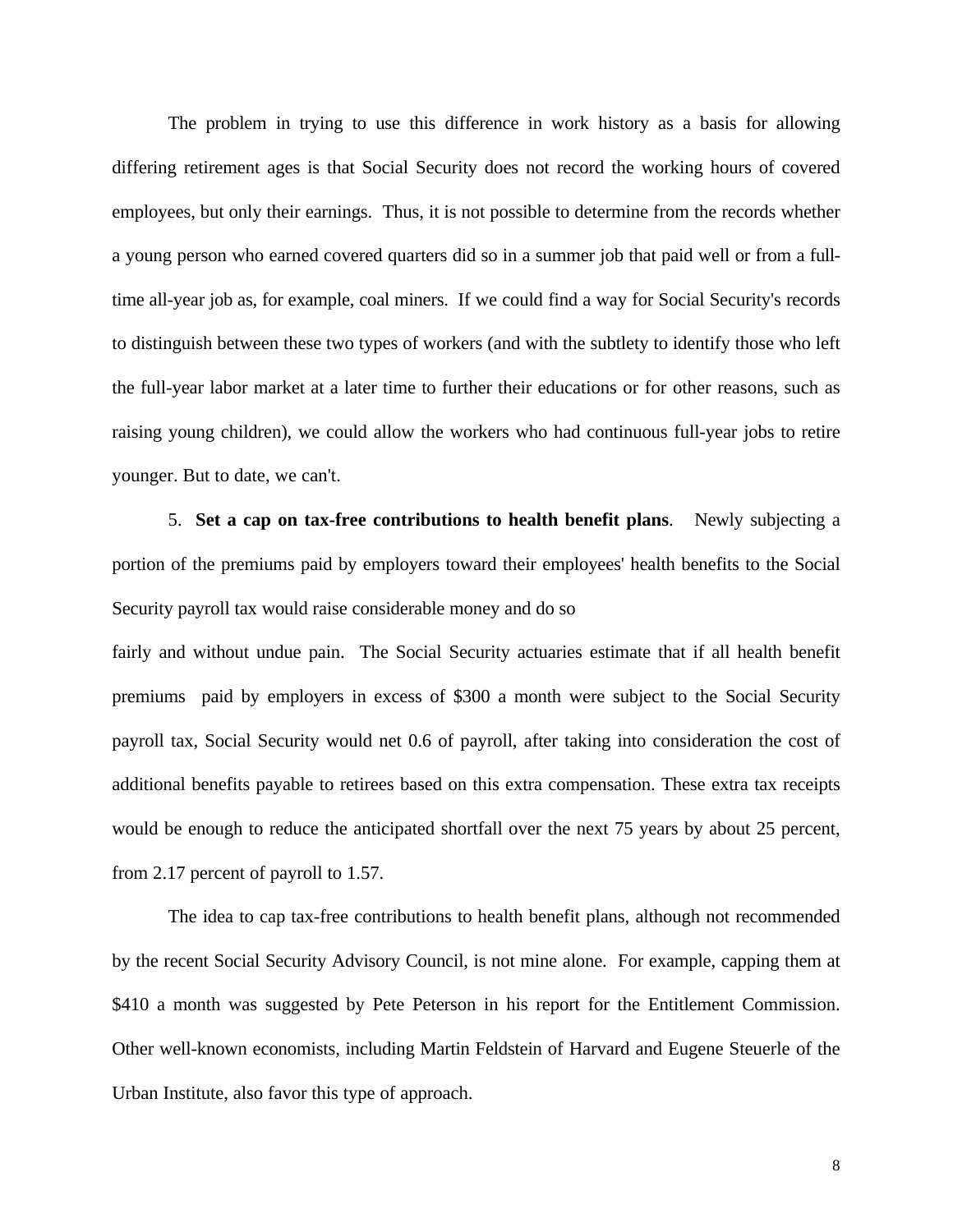Today's exemption from the payroll tax of all health insurance premiums is extremely unjust to the 30 percent of employees whose employers don't provide them health insurance. (So is the current exemption from the income tax of most of this compensation, but that is a separate matter, not directly Social Security's concern or that of this paper.) It provides recipients of employer-funded health insurance a subsidy at the expense of the taxpayers; the fortunate ones never pay a tax, payroll or income, on employer funds used for their health insurance. By contrast, workers without fringes who want health insurance must purchase it with after-tax money. Unfortunately, many uncovered workers cannot afford to buy these additional benefits with their remaining income.

The exempt percentage of earned income in the form of fringe benefits, including pensions, life insurance and other non-cash compensation, gets larger each year as employers increase the proportion of non-cash compensation. This trend is expected to continue. According to the Social Security trustees, the exempt amount for fringes generally is growing by 0.2 percent per annum, and is expected to keep doing so, thus creating some of the anticipated Social Security shortfall.

Assessing the payroll tax on a portion of employer-paid health benefit premiums is unlikely to discourage employers from continuing to pay the premiums as they could still deduct their expenses from the income tax. Taxed employees would still have a major advantage over those employees without any employer-provided health insurance.

Some of those against assessing the payroll tax on health benefits argue that it would fall most heavily on older, less healthy employees for whom health benefits are the most expensive; even when this is true -- and it need not be if employers were allowed to allocate the cost for tax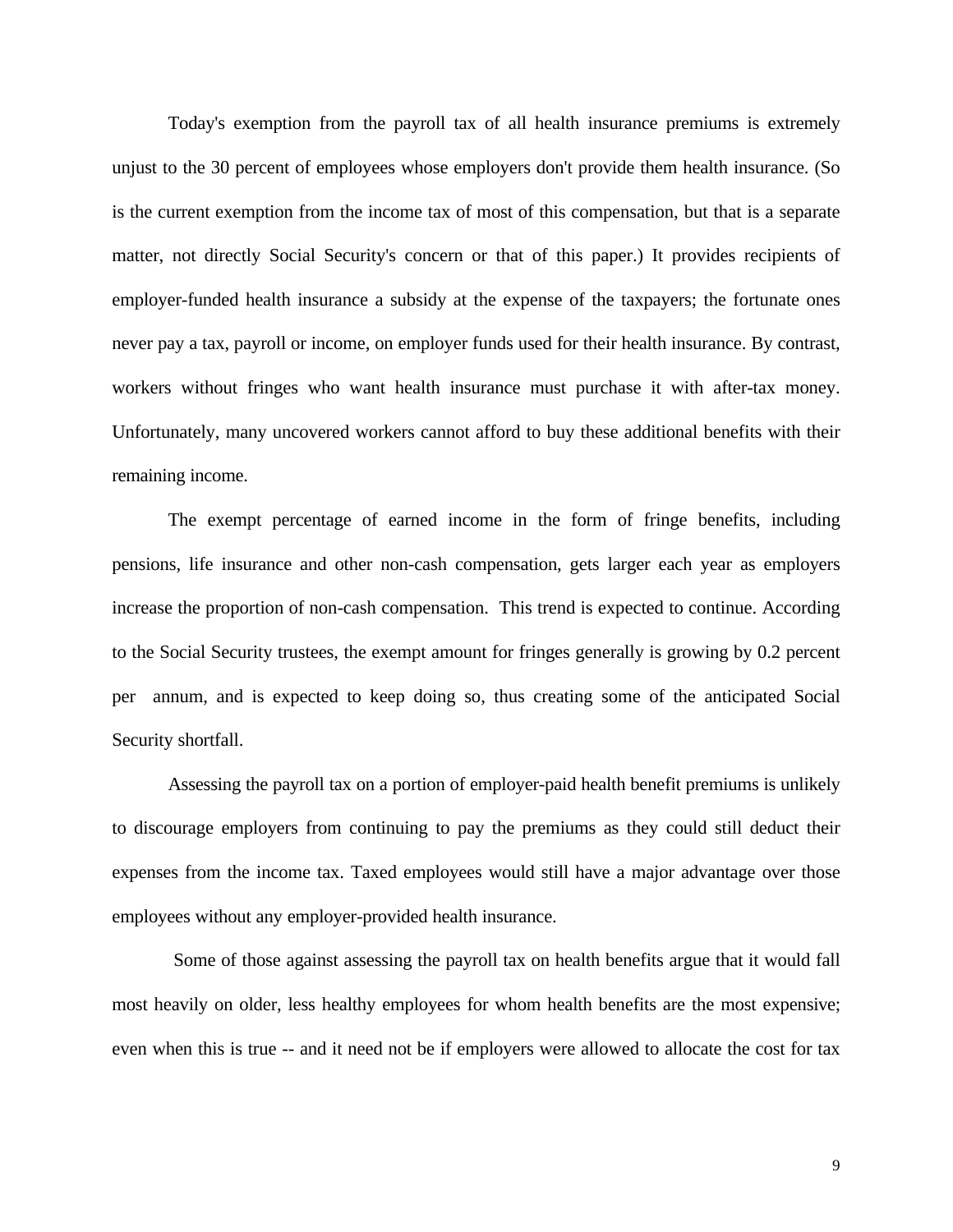purposes among their employees in any reasonable way-- the cost to that group would be no greater than that on employees who are not covered by employer-funded health insurance.

6. **Provide for the trust fund to invest in private equities.** Until recently Social Security has been a pay-as-you-go system, with very little build-up of resources. In recent years, however, with so many baby boomers in the labor force, a surplus has been accumulating. The vastly increased participation of married women in the labor force has added to the surplus since under the dual entitlement rule, discussed below, contributions of married women are not repaid in full as benefits.

The excess in the trust fund over what is needed to pay current benefits is presently invested in government bonds which generate income averaging 2.3 percent per annum after inflation. Government bonds are as secure as any investment could be, but on average and over time they earn less than do equities, which bring in an average of 7 percent after inflation, even when the market does not display the "irrational exuberance," in Alan Greenspan's colorful phrase, which has characterized much of the 1990's. Thus, in the future, the MB group suggests we consider allowing the trust fund to invest in the stock market.

Permitting investment of some of the surplus in private markets would diversify Social Security's trust fund as ERISA (the Employee Retirement Income Security Act) requires private defined benefit pension plans to diversify their investments. Such diversity is deemed prudent for private plans and would be for Social Security.

Under the Maintain Benefits plan of the Advisory Council, investments would be made in indexed funds, such as Standard & Poor's 500 or the Wilshire 5,000. Moreover, the total investment by Social Security would not exceed 10 percent of equities in the market, preventing it from distorting values in the market.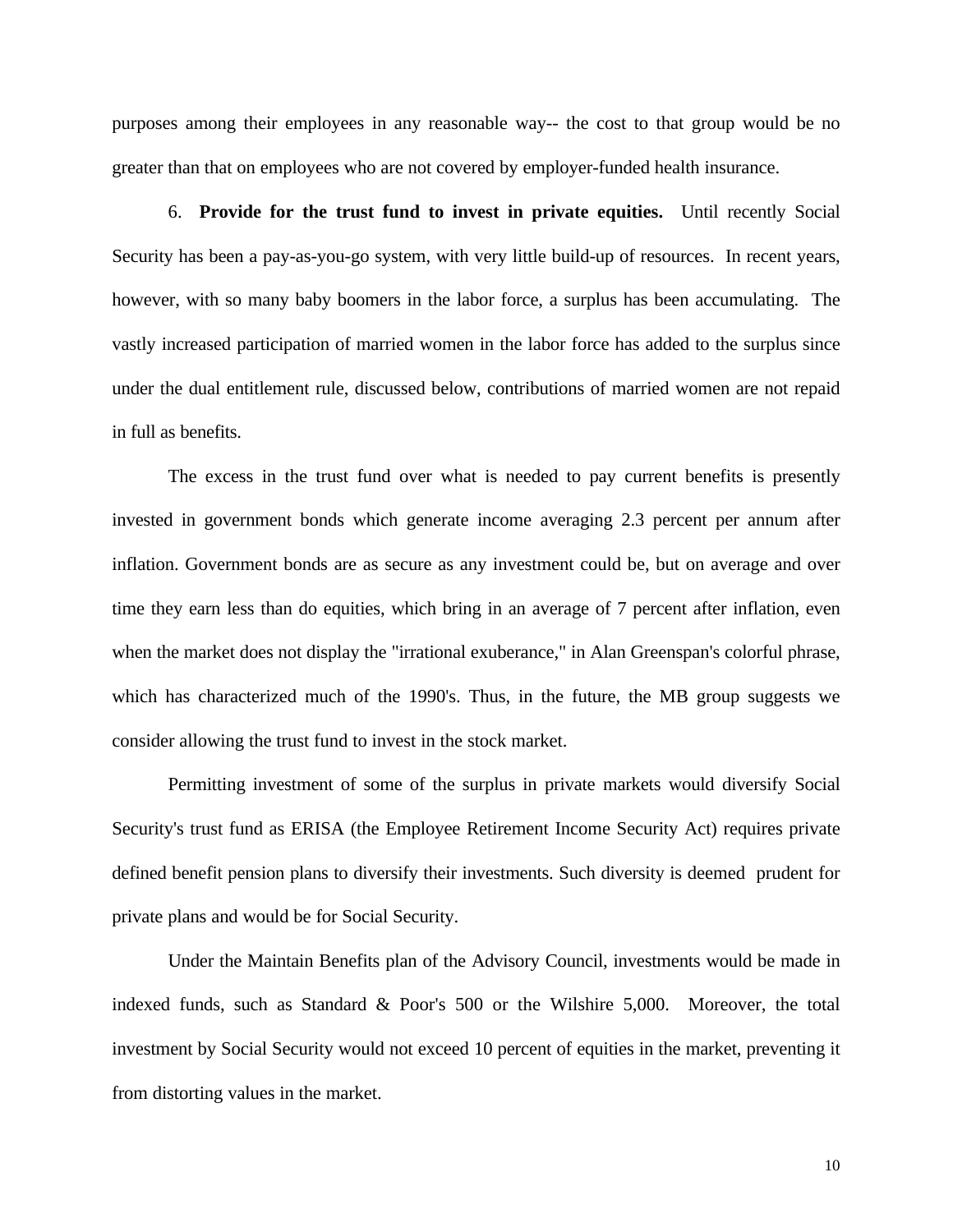If all investment were through indexed funds, no government representative could pick and choose among individual companies. This obviates the concern that Congress would prohibit investment in tobacco stocks or insist on some other form of social investing.

Participation in corporate governance would be mandated to be the same as that of the other owners who vote securities in the particular company, precluding the Government from influencing corporate boards.

7. **Do not increase the payroll tax.** Unlike other members of the Advisory Council, I do not favor increasing the payroll tax rate even slightly above its current level of 12.4 percent (half on employers and half on employees). The MB group would increase taxes the least, by 3 to 4.5 percent in the long run. Such an increase would not be necessary if the modifications to the Maintain Benefit plan outlined above were adopted.

The defined contribution plans suggested by the other two groups of the Council, would require increases respectively of 1.52 percent of payroll for 70 years, or 1.60 percent of payroll permanently.

#### Problems with a Defined Contribution Approach

Investment by the trust fund is very different from privatization which puts individuals at risk when a major portion of their Social Security contributions in the stock market as they determine. Under privatization, the burden of failure of the market would be on the individual, rather than on the system. Since no one can be sure of the fate of any particular investment, especially at the moment when he or she wants to retire, putting the risk of the failure of an investment on an individual would undercut the security offered by Social Security.

Several examples of the disaster that could await individual investors if the risk of poor investments were on them were provided in an article published March 9, 1997, on page 7 of the

11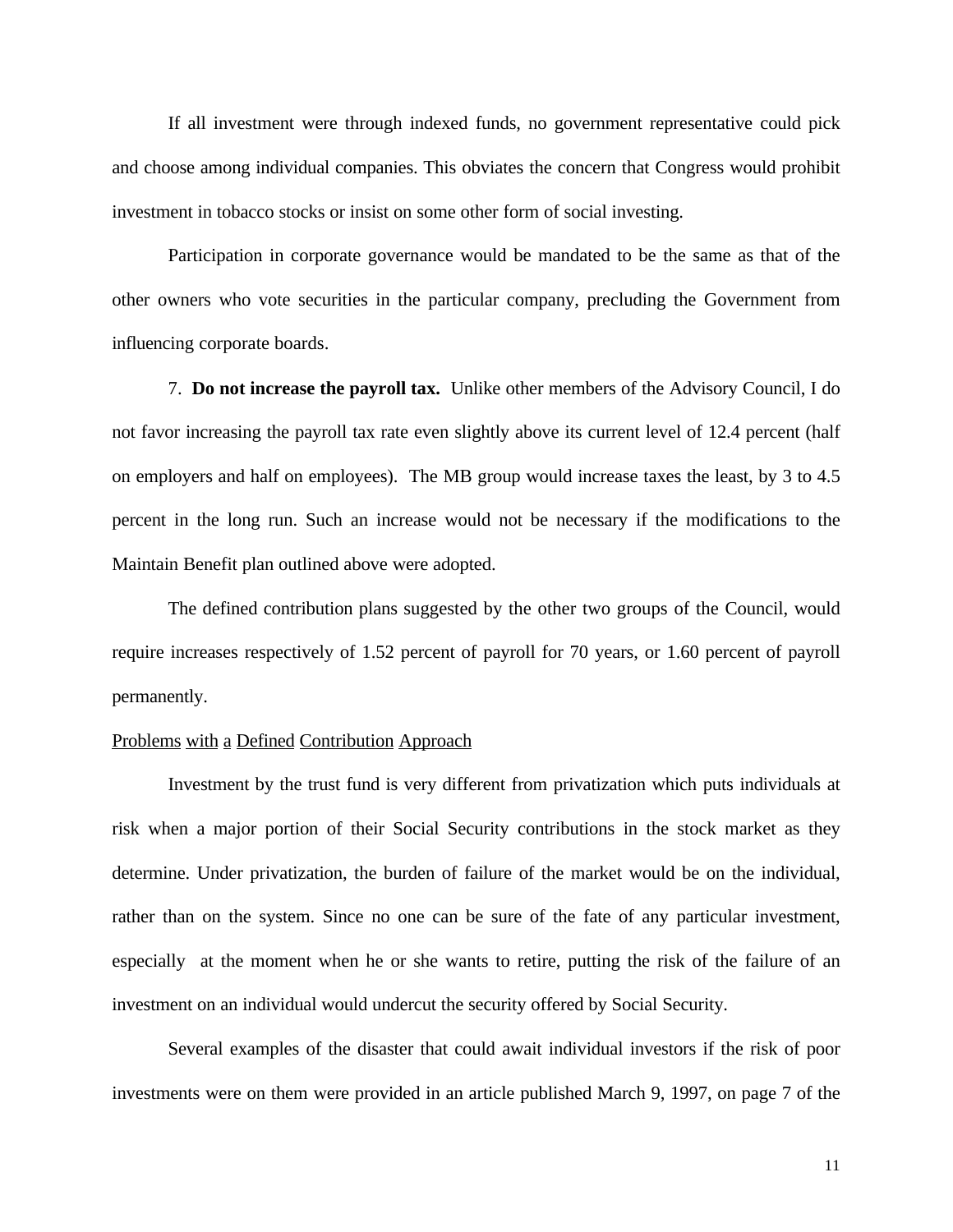News of the Week section of the New York Times. The article concerned the fate of Steven Hoffenberg, a financier who was convicted of defrauding investors through a company called Towers Financial Corporation. The Times published excerpts from several letters Hoffenberg's victims had written to the judge, hoping to persuade him to give the defendant a long sentence. (The judge did -- 20 years)

Some of those excerpts are worth considering:

## Anthony Mattas of Hanford, CA wrote:

I was employed by Armstrong Tire Company for 24 years... When I retired I was a maintenance foreman. During my employment with Armstrong, I contributed up to 17 percent of my salary to a retirement fund. When I retired... [I rolled over] \$116,843.49 into an I.R.A., and \$43,000 in another account with Towers Financial.

I sacrificed a big portion of my wages so I would have something when I retired. My current financial condition is that I will have to continue to work in order to exist...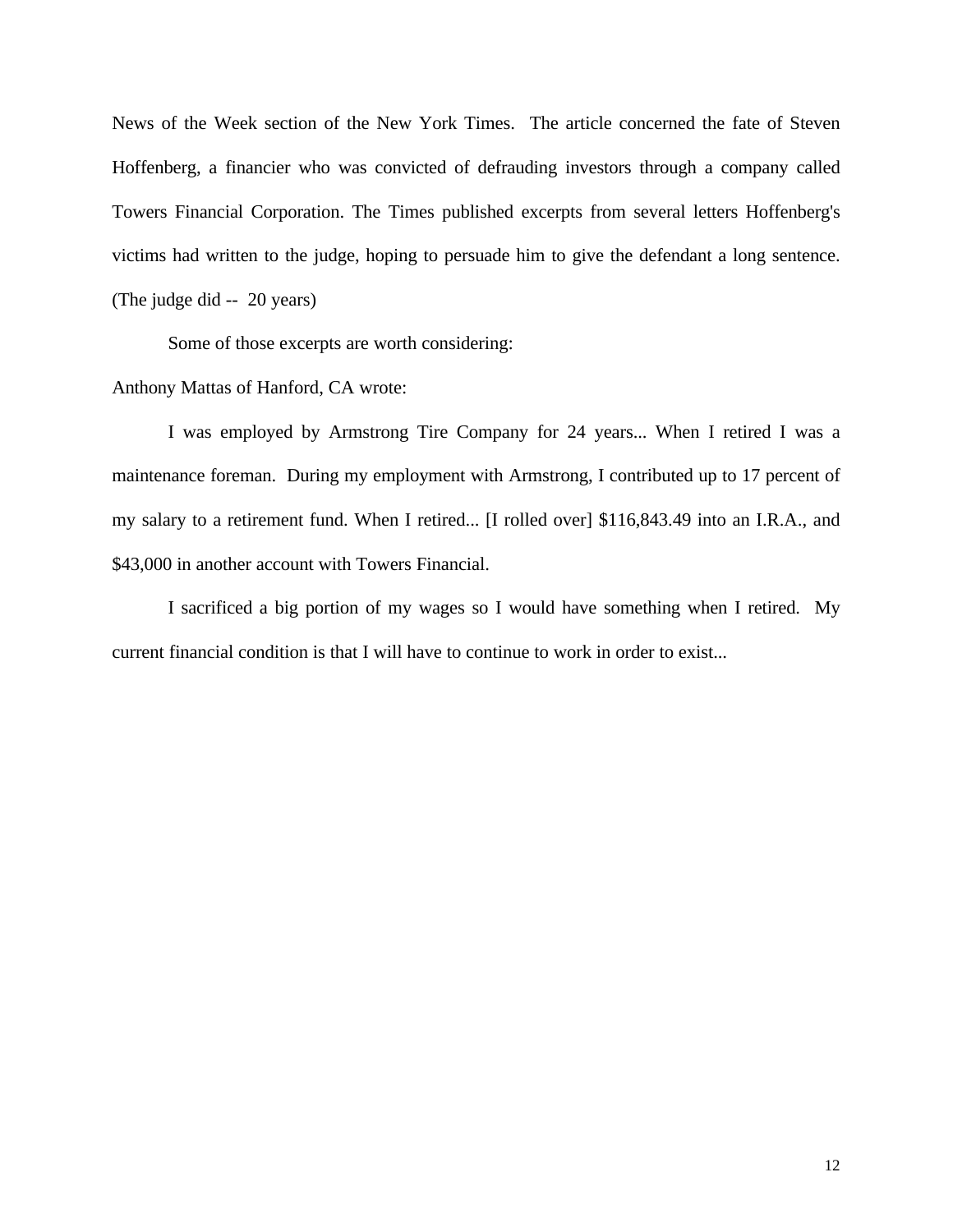RoseAnn Marchu of Vista, CA wrote:

I am 69 years old. My husband, John is 75... We have worked hard all our lives, hoping to have a half-way comfortable retirement. Now with the loss of money that was stolen from us by this person...,I have to watch every penny. My husband has had many strokes, which have left him legally blind... I cannot afford to send him to day care therapy more than one day a week.

Eloise Eaton of Parker, AZ, wrote:

Financial promissory notes. At first I resisted. [Eventually I invested \$213,000.] I figured that \$213,000 at 14 percent should bring me in around \$2,485 a month.

At the time I invested in the promissory note, I was under a great deal of stress. My husband was seriously ill with Alzheimer's disease and major depression in a nursing center. His care was around \$3,000 a month... My goal was to have a safe investment to help pay for his care and also take care of myself in the future. The bankruptcy court returned only \$1,102 of my \$213,000 investment.

Catastrophes to the individuals quoted above were all the consequence of a scam. It is not

the only one in recent times.<sup>3</sup> But there are plenty of other ways of losing a fortune, not all of

them due to criminal activity. It does not take much imagination to conjure up disaster occurring

because a company in which an individual had invested heavily went into bankruptcy, or because

of a general market collapse. The market did not

recover from the crash of 1929 until several years after the Second World War, nor did it recover

from the drop in the value of securities from their 1972 level following the 48 percent decline

between 1973 and 1974 for nearly a decade.

 $\overline{a}$ 

It is not sufficient comfort that the market did ultimately recover and surpass its earlier levels. Anyone retiring in the interim and relying on the value of his or her stocks would have been in serious trouble. Many people, particularly if they planned to annuitize their accounts (see

 $3/$  Other recent scams led to the collapse of Comparator Systems, Centennial Technologies,and Bre--X Minerals, all fraudulent billion dollar companies, came to disaster, as reported on page 1 of the New York Times Business section for March 30, 1997.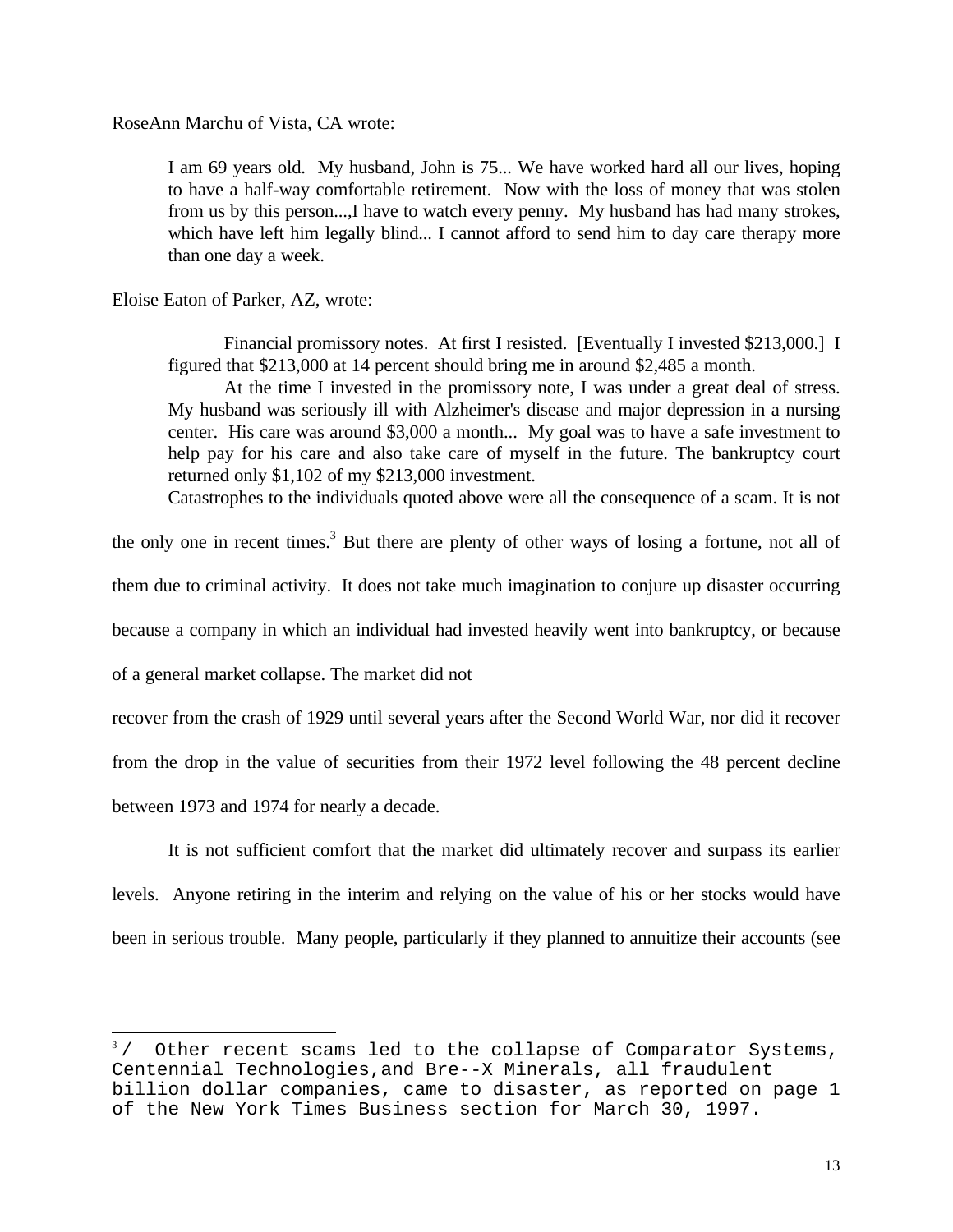discussion below), could not retire when they hoped, and might have to wait in uncertainty for years. This would put unnecessary tension in the lives of those reaching retirement age.

Very few non-professional are able to invest knowledgeably in the stock market. All sorts of factors unknown to the lay person affect the value of a stock, e.g. the competence of management, the accounting system used, technology, overseas competition, and other similar factors. Professionals are available, but naturally they charge for their advice. A consultant to the Advisory Council, whose analysis was accepted by all members, estimated that private investors would have to pay 100 times the amount it would cost the trust fund to pay for investment services. And small accounts would have to pay proportionately more for work than would large.

Altogerhter this means the returns from individual investments would be uncertain, and those at the low end of the income spectrum would get less, both absolutely and proportionately, than their more well-to-do colleagues, thereby erasing the progressive tilt of current law Social Security. Clearly leaving the investments to the trust fund would be much better for many people.

Since Social Security is virtually the only retirement income of half of all Americans, the promise of assured benefitsis of critical importance. Under the Maintain Benefits plan modified as I suggest, benefits would remain about the same, except for the effect of increasing the normal retirement age, which are ultimately made up by longer periods of drawing benefits. Under the plan of the Advisory Council group which favored the most radical plan, the Personal Savings Account plan (PSA), the assured benefit would be \$410 a month, plus for married couples, a spouse benefit of \$205 or, if proposed changes described below are made, \$136 a month. Under the Individual Account plan (IA) offered by the third group on the Council as a compromise version, the benefit would be computed as under present law, but under a different formula which, together with an increase in the computation period, would cause a decrease of about 10 percent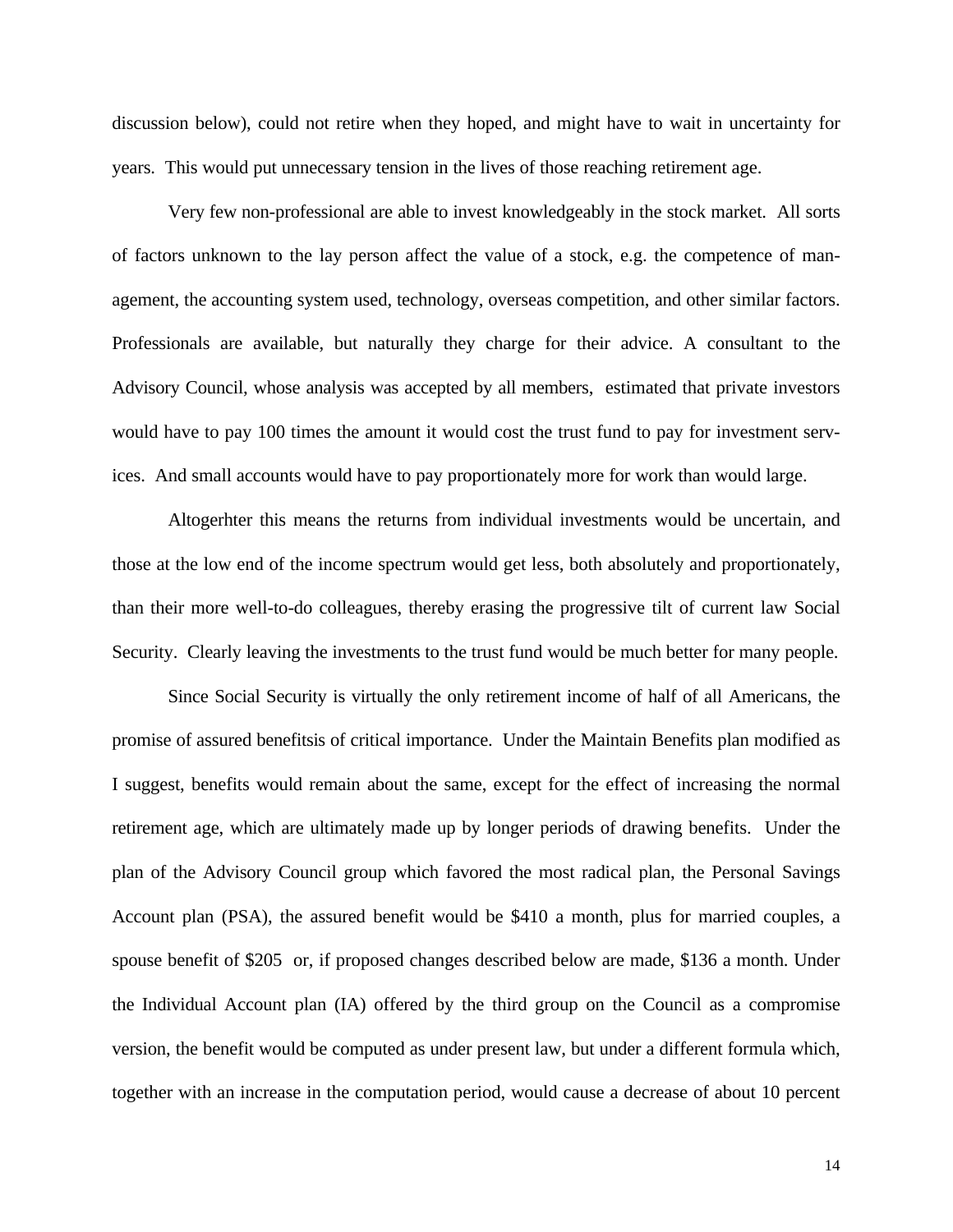in the defined benefit of minimum wage workers (plus the effects of raising the normal retirement age). Workers with higher earnings would lose more of their benefits from a change in the formula. The average decrease in benefits under this plan would be 30 percent, of which 6.7 percent would be for raising the normal retirement age one year.

Under a third plan offered by William Shipman, Co-chair of the Cato Institute's Project on Social Security, for those workers who shift to a defined contribution plan, there would be a minimum guarantee of benefits equal to 42 percent of pre-retirement earnings, the percentage now payable to average steady workers. This is 14 percent less than the 56 percent payable under current law to the low-paid, and 14 percent higher than the 28 percent payable under current law to the high paid workers.

None of these plans would provide individuals the security of today's law.

Privatization would be bad for women Even though today's women are employed far more than were previous generations, they are still in need of survivor benefits. This is because under the dual entitlement rule, survivor benefits are the higher of the benefit earned by either the worker or the spouse and most women continue to earn less than their husband do. Little change in this pattern is expected. Among those retiring in 2015 only 20 percent are expected to have higher earnings records than their husbands. Therefore, most women will continue to want survivor benefits.

Some will also want with spouse benefits, payable while both husband and wife are alive. Under the dual entitlement rule spouse benefits are payable to women who earn benefits which are less than half those earned by their husbands. 5/ Because most women today are working and earning benefits exceeding half their husband's benefits, the numbers in need of spouse benefits are diminishing, but they will not vanish.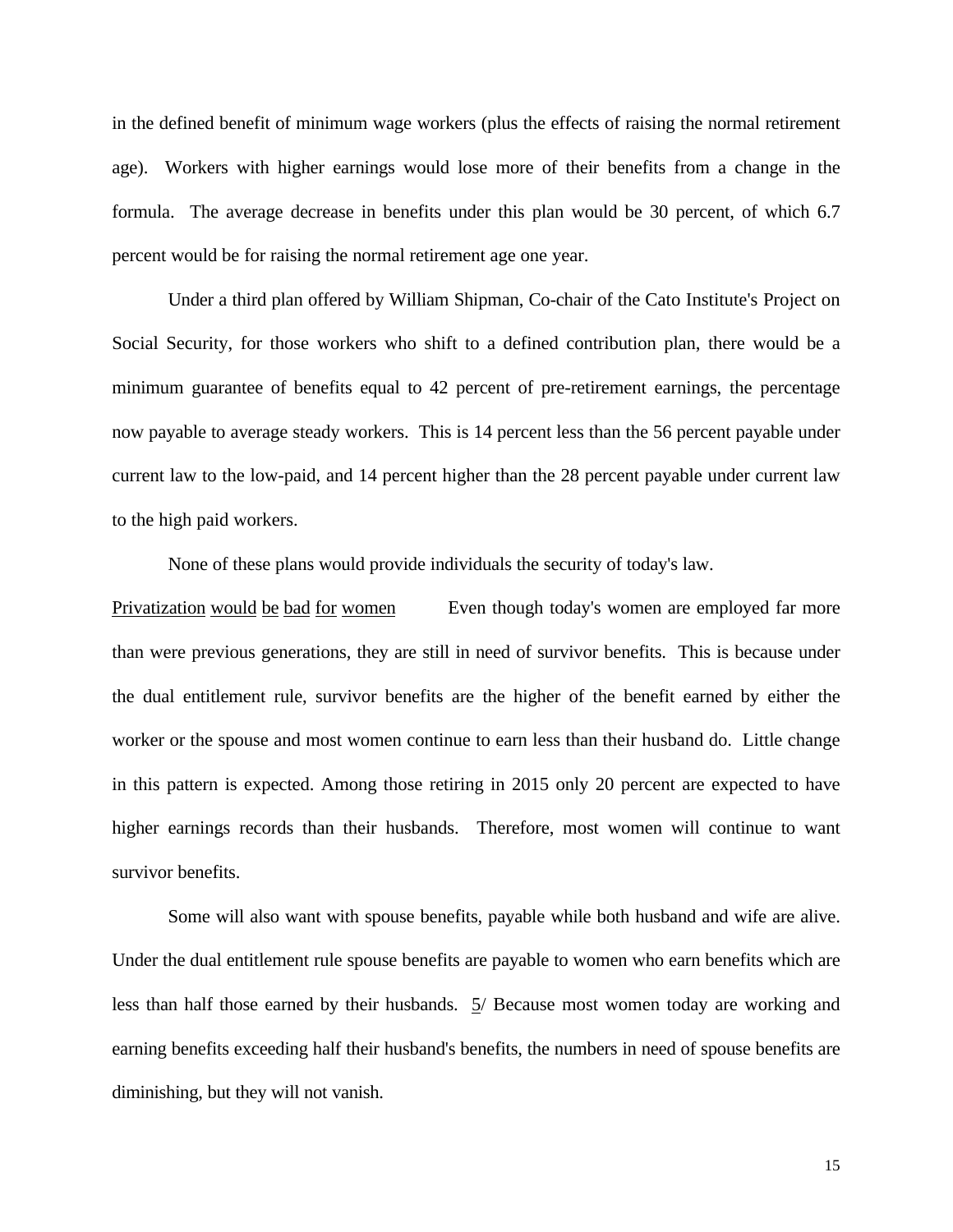-----------------------------

4/ See 1996 Trustees Report, at page 184.

5/ Since Social Security is gender neutral, spouse and survivor benefits are payable to a husband when he was the lower earner in the same way as they are to a wife who was the lower earner.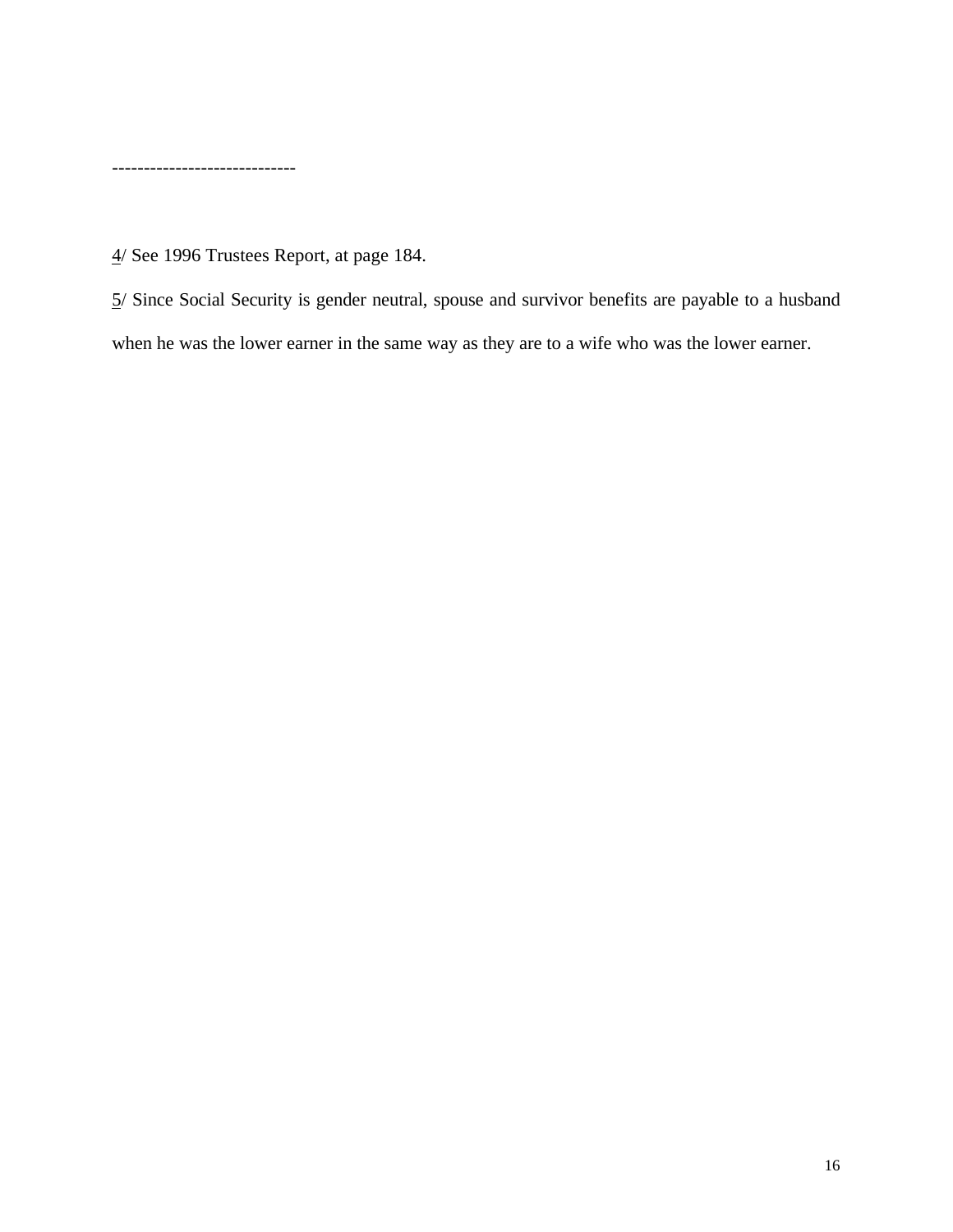Another advantage for women of current Social Security over a defined contribution plan is that under it spouse and survivor benefits are payable without any reduction in the benefits their husbands receive. These benefits are payable as a matter of law, including to those divorced after marriages of at least 10 years duration. Knowing this gives great peace of mind to both men and women as they look into the future. It has provided a basic minimum income for elderly widows and enabled them to live independently of their children and with self-respect.

 Under the proposal for privatization, the promise of benefits would disappear. The PSA plan would provide for the privatized portion to go entirely the one who earned it. Similarly under the IA plan, all of the benefits would go to the worker during his lifetime; after his death the widow would be entitled to an annuity equal to half his benefit unless she waived it.

If a payment is to be made to a spouse or survivor, it must come from the pocket of the one who earned it. This includes survivor benefits under the IA plan, which would be would be paid for by an acxtuarial decrease in the worker's benefit during his lifetime.

Making the worker pay for the spouse's benefit would newly give him (or her) incentive to fight against payment of benefits to the other, thus destroying the comfort now provided by Social Security to both parties.

Some couples might decide to divorce in order to assure an equitable division of benefits since divorce courts generally will not divide the assets of a couple in an intact marriage. However, when the court makes a division, it divides only those assets or benefits earned during marriage. Therefore, privatization could be a major incentive for marriages to dissolve, but would not provide women the complete protection they get under today's law.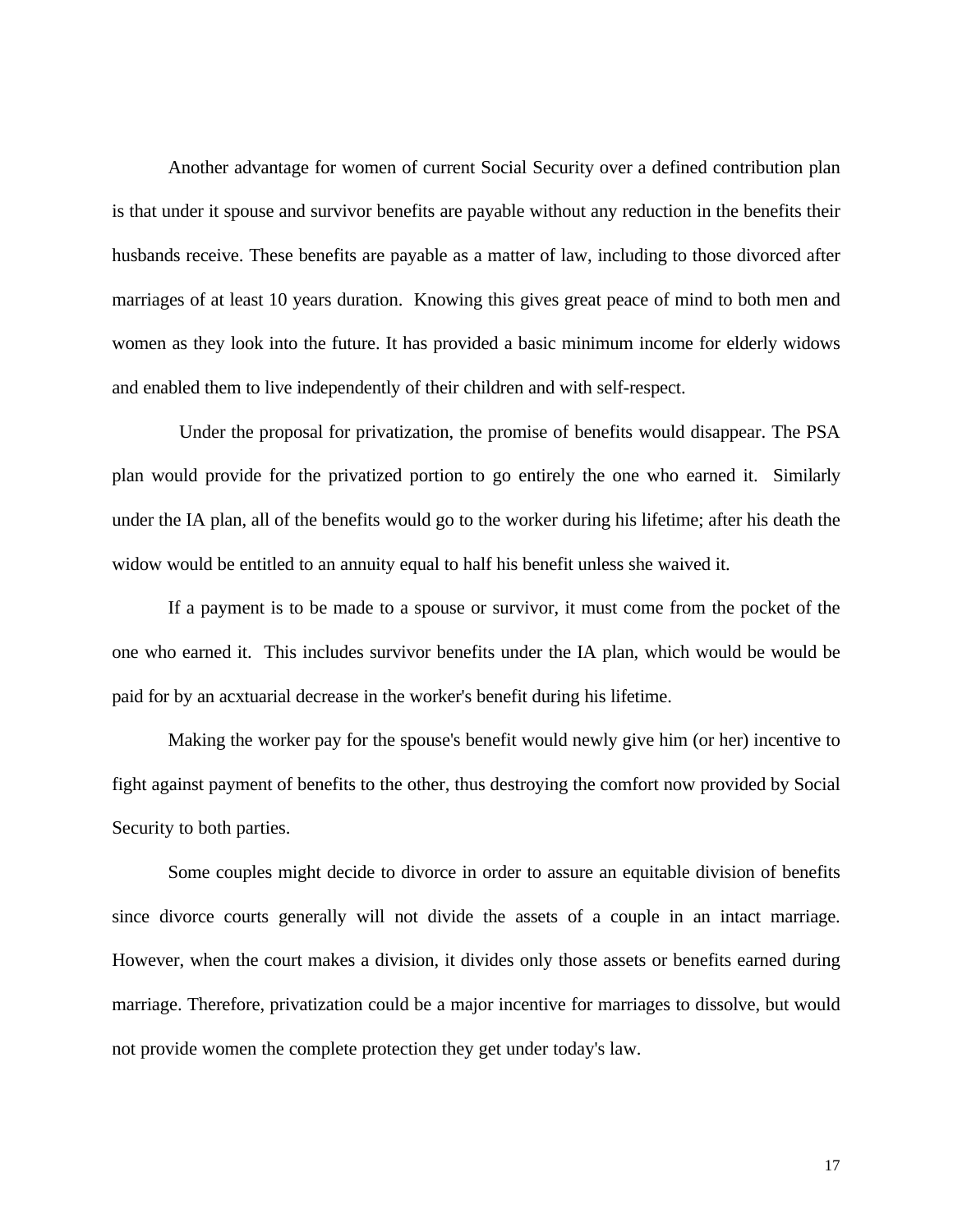The wife's situation might erupt as an emergency. If she does not act before her husband reaches age 65 and gets access to his personal account, it might be too late. Unlike current Social Security, which pays benefits every month for life, most of the privatization plans -- except for IA which does include annuitization -- make the individual account unrestrictedly available to the beneficiary. He has complete freedom to spend it as he wishes. A likely first use would be to pay debts. Some retirees might take the remainder and splurge.

Probably most would try to spread it over a lifetime but without an annuity policy, they will have difficulty doing so. For one thing, few people realize that at age 65 men have a life expectancy of 15.3 years (to over age 80) and women of 19.1 years (to over age 84). The family money must also be stretched to cover the age difference between husband and wife, in the typical case, three years.

The above figures are averages only. Some retirees will die younger, but others will live longer.

As indicated above, the only sure way to provide lifetime income is through an annuity which pays benefits every month for life. Social Security does this, and goes one step further, adding a cost of living supplement. It promises that the income payable to a beneficiary at age 65 will continue for the rest of his or her life (or increase in widowhood) and will keep its purchasing power. Nothing similar is available in the private market.

If we abandon Social Security in favor of privatization, we must expect that many people will outlive their incomes; certainly their wives will. Some who otherwise face destitution will seek SSI (welfare for the elderly), which the rest of us pay for through the income tax.

Changes to make Social Security better for widows. Social Security has eliminated poverty for all but about 12 percent of today's elderly. A high proportion of the remaining poor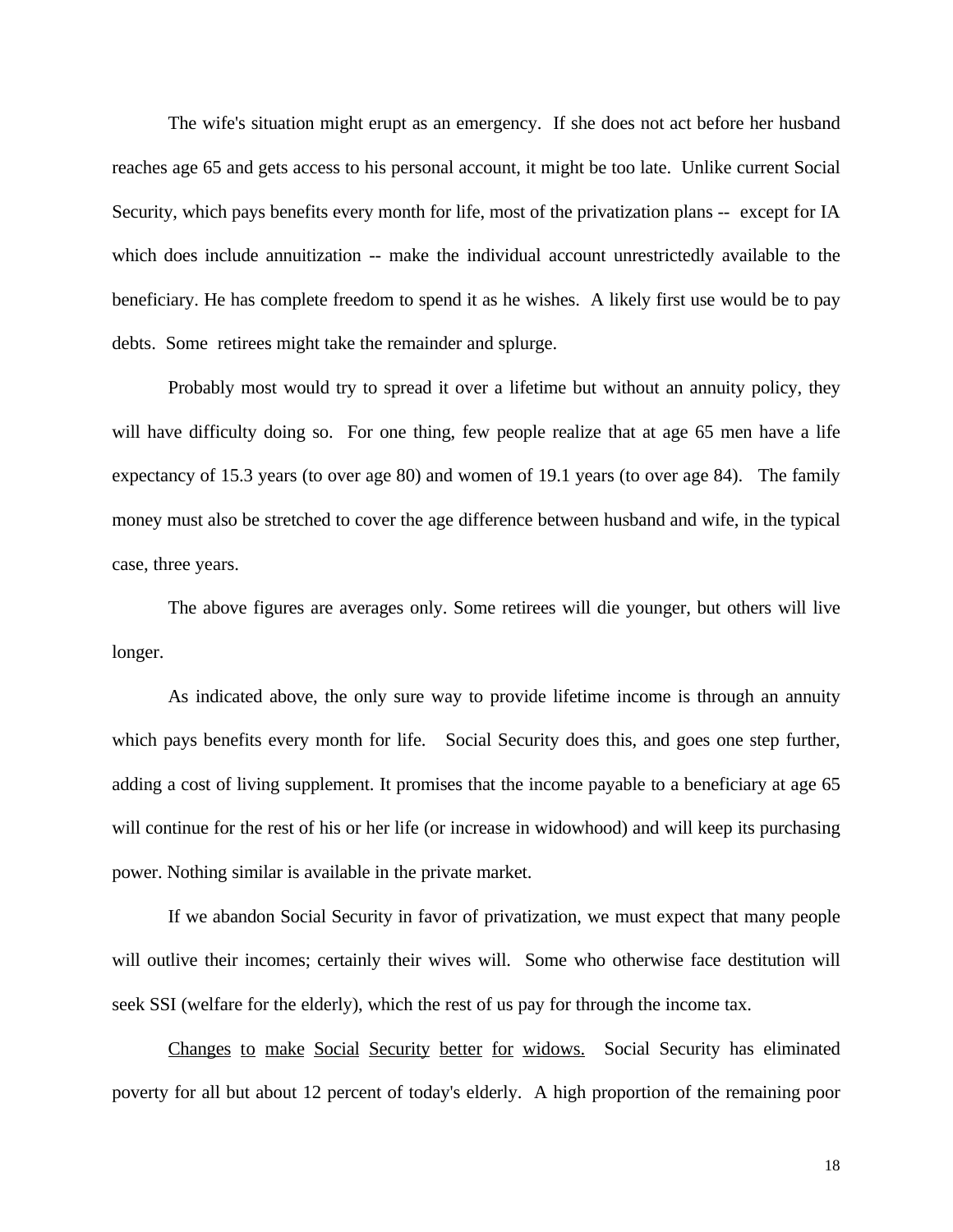are elderly widows. Something should and can be done to improve their situation without incurring excessive costs.

The proposal supported by both the PSA and IA groups, but not by other members of the Maintain Benefits group who balk at any increased cost, is to raise the benefits of survivors from today's level (the higher of their own earned benefit or that of their husbands) to 75 percent of the combined benefit of both. This would help survivors of two-earner couples where both earned benefits that could be added together before determining their survivor benefit. The survivors of one-earner couples would not receive higher benefits as a result of this change.

Raising benefits for the survivor of two-earner couples is fair since they have paid greater taxes for which the dual entitlement rule has prevented their getting full returns.

Part of the cost of this improvement could be paid for by reducing spouse benefit from their current level of one-half the higher earner's benefits to one-third. Most women would be unaffected by this change because most earn benefits that exceed those of their husbands. Many of those who have not earned as much as half of their husband's benefits have earned benefits which would cushion any reduction in their spouse benefits.

The poverty rate of elderly couples would not increase greatly as relatively few married couples are poor or near poor. The divorced who did not earn substantial benefits would be the hardest hit if they have no one to share their living expenses.

Some who advocate this type of change would reduce spouse benefits to 25 percent of the high earner's benefits in order to avoid any cost from increasing survivor benefits, but I would not. A cut in spouse benefit from half to 25 percent would be too large a reduction for some individuals.